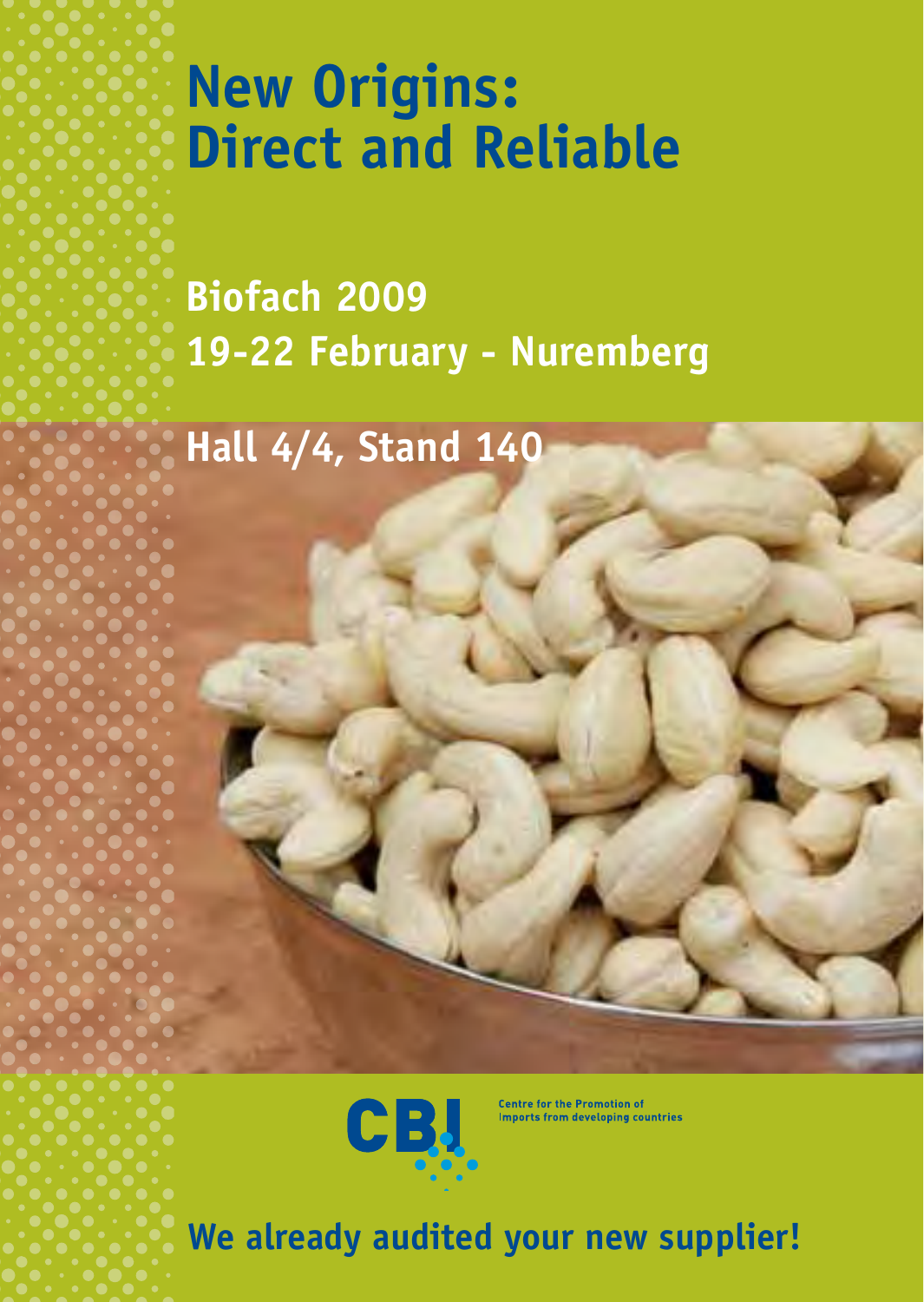#### **New Origins: Direct and Reliable**

Direct access. Reliable suppliers. New origins. Three keys to success in the organic foods sector. You'll find all three at the CBI Pavilion at BioFach 2009. Meet directly with ten suppliers from Bolivia, Colombia, Ecuador, India, Indonesia and Pakistan. These suppliers, with their diverse range of products, are ready to tackle the European market. You can visit them at the CBI Pavilion in Hall 4/4, Stand 140.

#### **Surprising Markets**

CBI is dedicated to minimising the risks in importing and outsourcing. But first and foremost, we present companies who are able to deliver what you need in terms of products. And when it comes to products, the CBI-coached companies presenting at BioFach 2009 hold a few surprises. Many of their products are unusual.

Bolivia is not typically considered a tea-producing country, but visitors to the CBI Pavilion will be able to taste tea from Bolivian small-holders. Suppliers of coffee, cacao, cashews and naturally gluten-free quinoa pasta will be on-hand to meet directly with visitors.

Some of the participants are new to the European marketplace, but most of them are quite experienced like an exporter of dried fruit with an excellent reputation for service. Organic pepper, salt and spice producers, as well as suppliers of rice syrup, an alternative sweetener – will let their products speak for themselves.